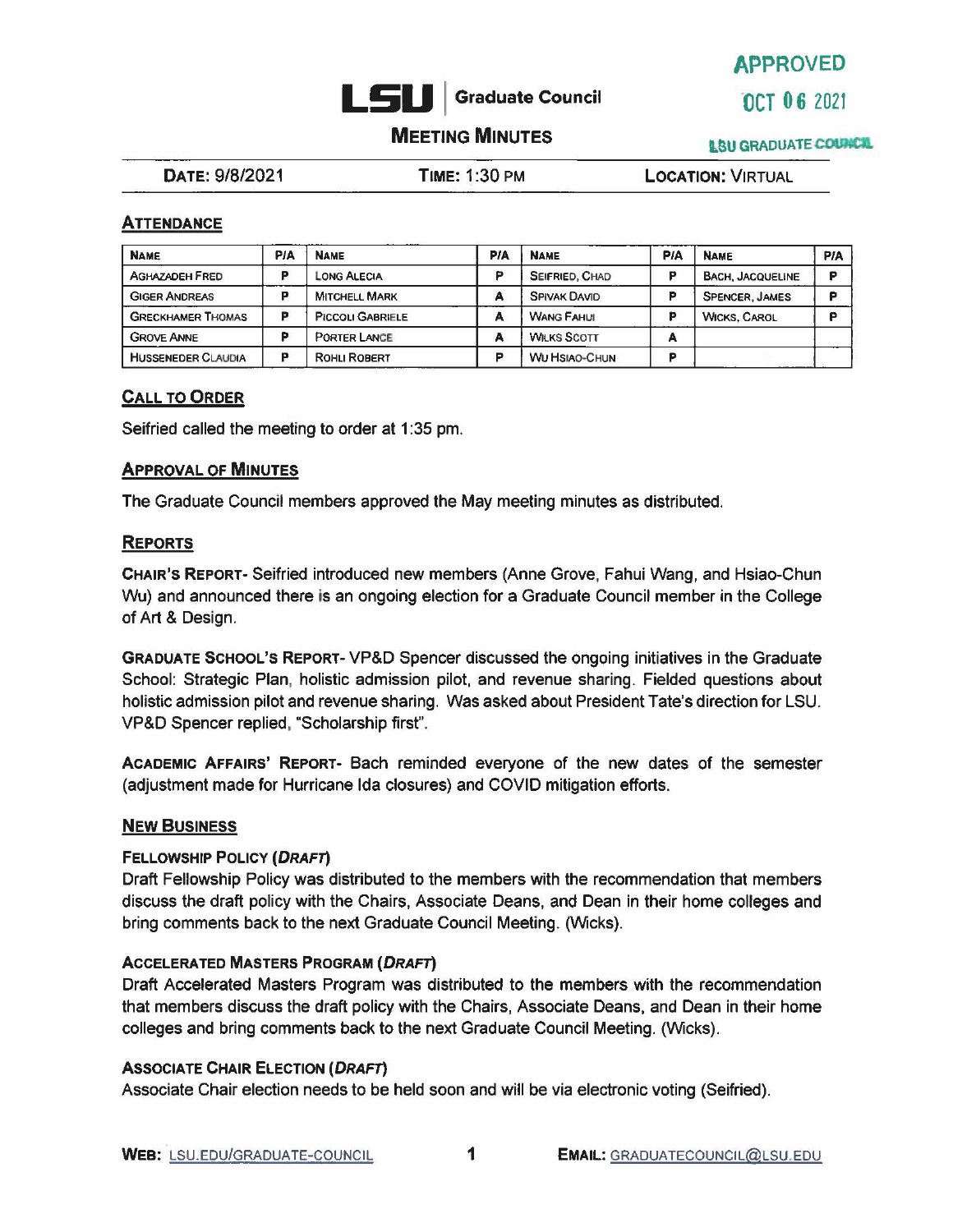

## **MEETING MINUTES**

## **OLD BUSINESS**

## **NON-MATRICULATED ADMISSION POLICY**

 Non-matriculated admission: lower GPA to 2.0 and update text to reflect current admission practices. Aghazadeh moved approval; Long seconded; no discussion; motion passed (9 in favor; 1 opposed; 1 abstained).

## **GRADUATE CERTIFICATE IN EARLY CHILDHOOD**

The faculty is requesting to drop the Graduate Certificate in Early Childhood. Adams moved to approve, Porter seconded, and the motion passed.

### **GRAD SCHOOL-GRADUATE CERTIFICATE – HOURS OF "C"**

 Hours of "C" to count in a Certificate: changed "may allow up to 3 hours of "C" to "no more than three hours of "C". Spivak moved to approve, Porter seconded. Discussion – Giger pointed out two out-of-place sentences in the Justification. Motion passed with removal of the two sentences. (11 in favor).

### **COMMITTEE REPORTS**

 **PROMOTION & TENURE-** No report.

**GRADUATE FACULTY-** No report.

**AWARDS-** No report.

**MEETING ADJOURNED**: 2:30 PM

**NEXT MEETING**: WEDNESDAY OCT 6TH AT 1:30 PM